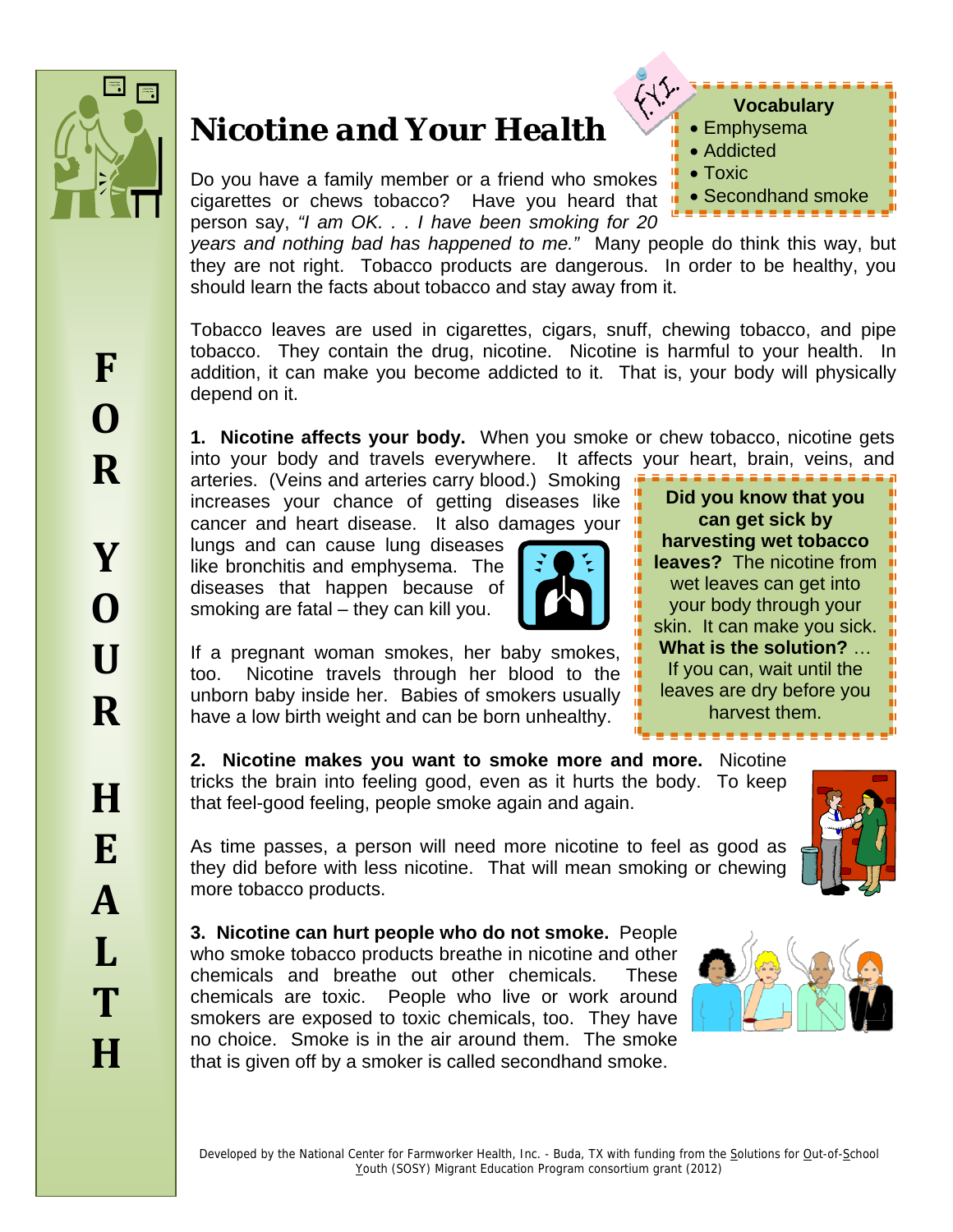**4. Secondhand smoke can be harmful even in low amounts**. It can cause the same health

problems that smoking can. It is especially dangerous to children. The amount of chemicals in the smoke is high compared to their smaller body size and weight. Even if you are around secondhand smoke once in a while, like in someone's home or car, it can still harm you. Here are some things you can do:

- Ask a smoker to step outside to smoke.
- If you must share your space with a smoker, sit as far away from that person as possible.
- If you are driving and someone needs to smoke, stop at a rest area so the person can smoke outside the car.
- Go to places like restaurants that do not allow smoking.

**5. If you stop smoking nicotine, you will feel symptoms.** When someone tries to quit smoking, they will feel some symptoms a few hours after the last cigarette. The symptoms can get worse as time passes by. These symptoms can last for a few days or up to several weeks. This means that your body is craving nicotine. You may feel like you really need to smoke. Symptoms may include:

- Being dizzy, tired, or depressed
- Being Impatient, angry, bored
- Having trouble sleeping or thinking
- Headaches
- Feeling constipated
- Cough, dry mouth, or sore throat
- Feeling tightness in your chest or slower heart beat



smoke around you.

You have learned a lot about nicotine. You can make the right decision. If someone offers you your first cigarette, cigar, pipe, or other tobacco product like chewing and snuff tobacco, do not use it. Your health and that of your family depends on your good judgment.

## **Vocabulary & Definitions**

| Emphysema:               | disease that affects the lungs; makes it hard to breathe; has no cure; can affect<br>long-time smokers and those who breathe in secondhand smoke |
|--------------------------|--------------------------------------------------------------------------------------------------------------------------------------------------|
| Addicted:                | dependent on the physical or emotional effects of a drug or habit; its use cannot<br>easily be stopped                                           |
| Toxic:                   | poisonous or very harmful to breathe, eat, or drink                                                                                              |
| <b>Secondhand Smoke:</b> | smoke involved in smoking tobacco products; can harm those who live or work<br>with the smoker, especially children                              |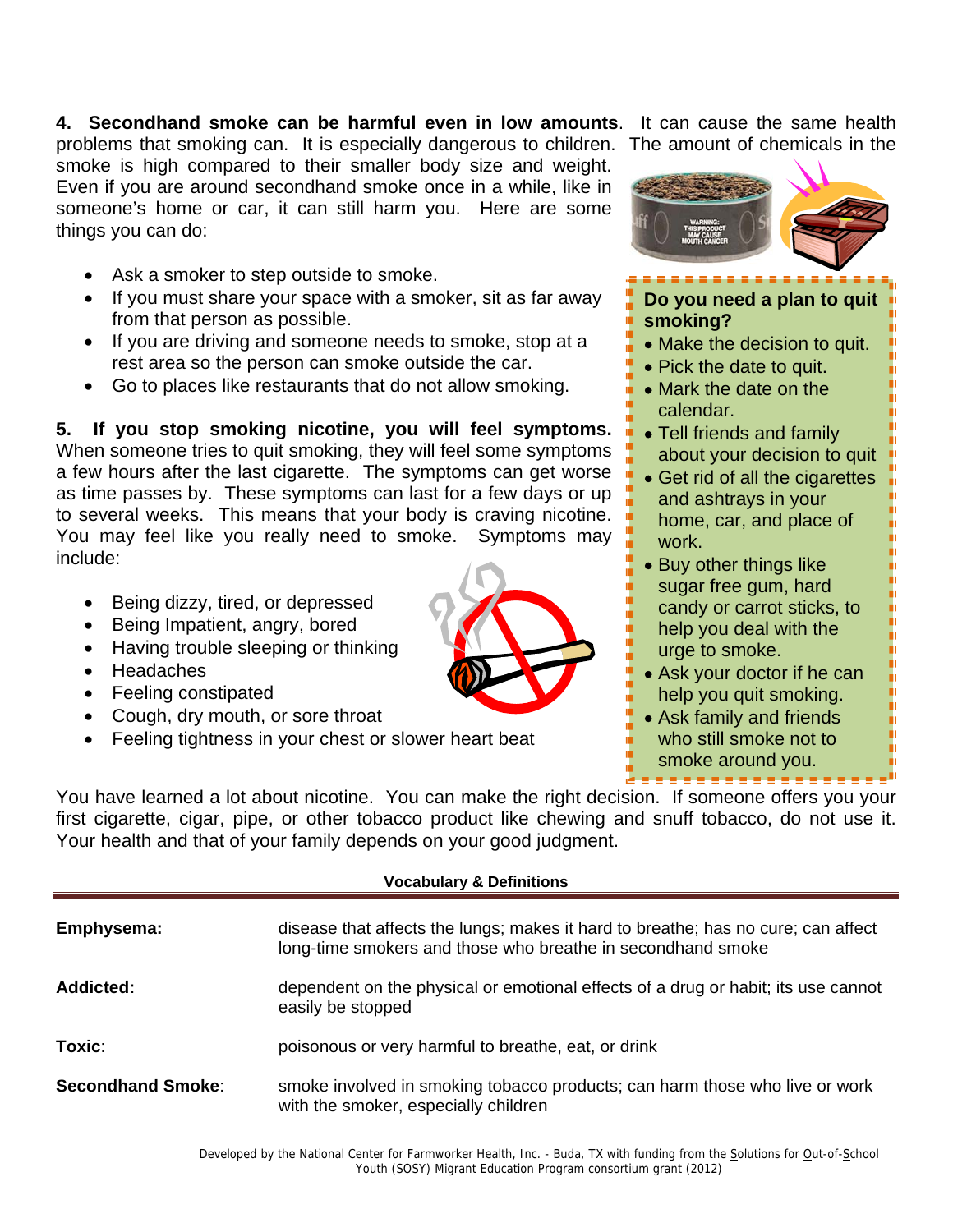# Nicotine and Your Health

#### Lesson Plan

|                    | <b>Materials needed</b>       | <b>Handouts</b>                                                                                                                     | <b>Estimated time</b> |
|--------------------|-------------------------------|-------------------------------------------------------------------------------------------------------------------------------------|-----------------------|
| markers<br>Pencils | Dry erase board and dry erase | "Nicotine and Your Health<br>$\bullet$<br>"Listening Activity" Handout<br>• Skills Practice Worksheet<br>• Pre-post Workshop Survey | 1 Hour                |

**NOTE TO INSTRUCTOR:** To accommodate the literacy levels and educational experiences of the participants, oral and/or group activities may be substituted for reading, writing, skills practice, and survey activities.

| <b>Elements</b>      | <b>Activities</b>                                                                                                                                                                                                                                                                                               | <b>Notes</b>                                                                                                                                                                                                                                                                                                                                                                                                            |  |
|----------------------|-----------------------------------------------------------------------------------------------------------------------------------------------------------------------------------------------------------------------------------------------------------------------------------------------------------------|-------------------------------------------------------------------------------------------------------------------------------------------------------------------------------------------------------------------------------------------------------------------------------------------------------------------------------------------------------------------------------------------------------------------------|--|
| Preparation          | Introduce the topic<br>$\bullet$<br>Time: 5 minutes                                                                                                                                                                                                                                                             | 1. What do you know about nicotine?<br>2. Where can you find nicotine?<br>3. How can nicotine affect your health?                                                                                                                                                                                                                                                                                                       |  |
|                      | <b>Conduct the Pre-Test</b><br>$\bullet$<br>Time: 5 minutes<br>Introduce the new vocabulary<br>$\bullet$<br>Time: 5 minutes                                                                                                                                                                                     | 4. Have you heard about secondhand<br>smoke? What have you heard?<br>Distribute Pre-Test, and ask students<br>to turn it in when it is complete.<br>Write the vocabulary words on the<br>$\bullet$<br>board, and ask the students to read<br>them aloud. Ask the students if they<br>know what they mean. Provide<br>students with the definitions (use<br>the "Let's Learn about Nicotine and<br>Your Health" Lesson). |  |
| <b>Instructions</b>  | Read the lesson on "Let's Learn about<br>$\bullet$<br>Nicotine and Your Health"<br>Time: 10 minutes<br>Identify the vocabulary words in the<br>$\bullet$<br>lesson.<br>Time: 5 minutes<br>Distribute and review the skills<br>$\bullet$<br>practice worksheet with the students,<br>and ask them to complete it | Instructor leads guided reading of<br>$\bullet$<br>topic.<br>Students identify the vocabulary<br>words by circling them in the lesson.<br>Activity 1: Students have 10 minutes<br>to complete this activity.                                                                                                                                                                                                            |  |
|                      | Time: 25 minutes                                                                                                                                                                                                                                                                                                | Activity 2: Students have 10 minutes<br>$\bullet$<br>to complete this activity.<br><b>Activity 3: Students have 5 minutes</b><br>to complete this activity.                                                                                                                                                                                                                                                             |  |
| <b>Concept Check</b> | <b>Conduct Post Test</b><br>$\bullet$<br>Time: 5 minutes                                                                                                                                                                                                                                                        | Students complete Post Test.<br>$\bullet$                                                                                                                                                                                                                                                                                                                                                                               |  |

Developed by the National Center for Farmworker Health, Inc. - Buda, TX with funding from the Solutions for Out-of-School Youth (SOSY) Migrant Education Program consortium grant (2012)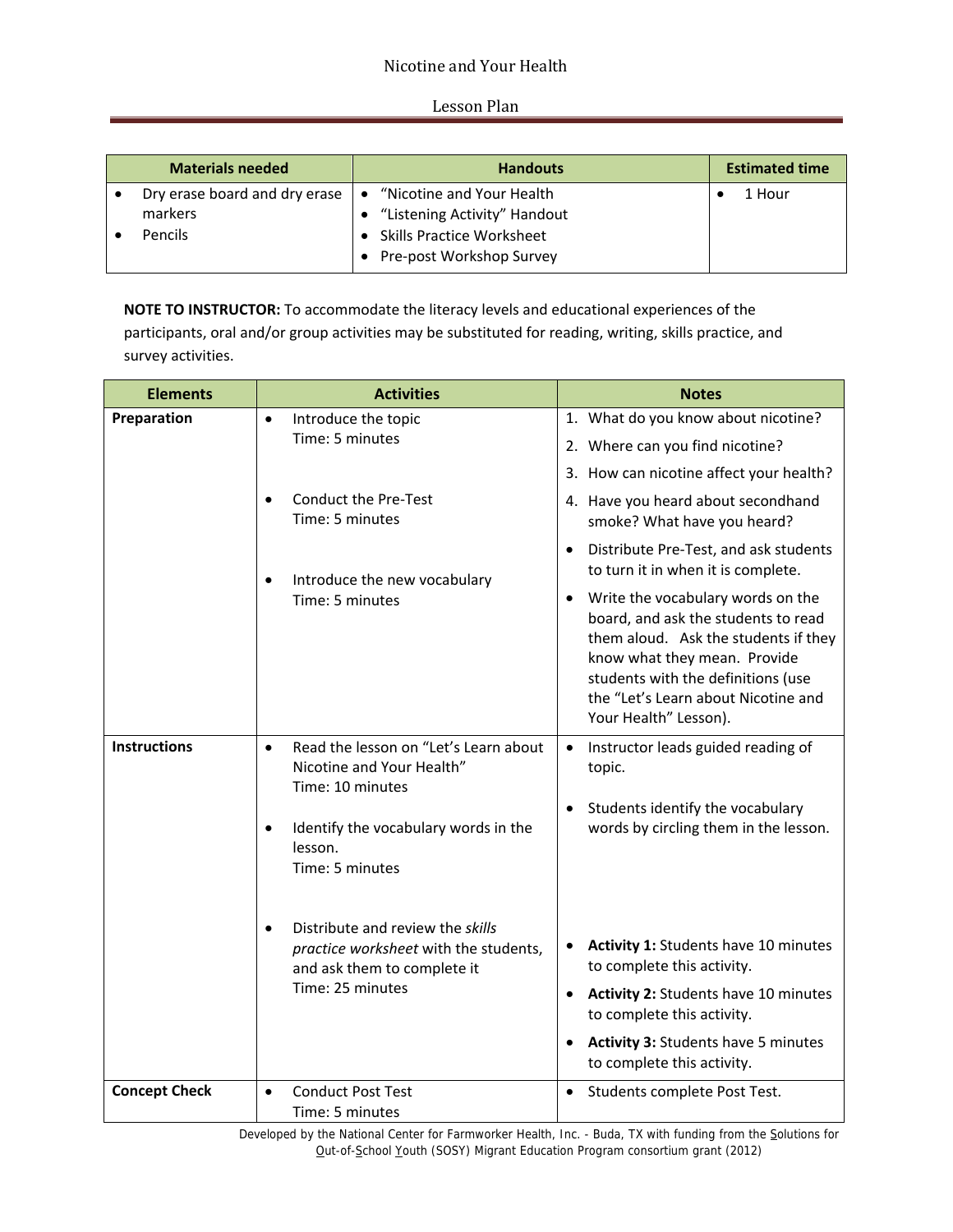

| ime:  |  |
|-------|--|
| )ate: |  |

# **Activity 1: What can Carlos do?**



Carlos is working at a processing plant. He cannot smoke while at work. He really wants to have a cigarette. He cannot stop thinking about it. As time passes, he gets impatient and angry. He knows that the nicotine is making him feel this way. He is thinking about quitting smoking.

\_\_\_\_\_\_\_\_\_\_\_\_\_\_\_\_\_\_\_\_\_\_\_\_\_\_\_\_\_\_\_\_\_\_\_\_\_\_\_\_\_\_\_\_\_\_\_\_\_\_\_\_\_\_\_\_\_\_\_\_\_\_\_\_\_\_\_\_\_\_\_\_\_\_\_\_\_\_\_\_\_\_\_\_\_\_\_

\_\_\_\_\_\_\_\_\_\_\_\_\_\_\_\_\_\_\_\_\_\_\_\_\_\_\_\_\_\_\_\_\_\_\_\_\_\_\_\_\_\_\_\_\_\_\_\_\_\_\_\_\_\_\_\_\_\_\_\_\_\_\_\_\_\_\_\_\_\_\_\_\_\_\_\_\_\_\_\_\_\_\_\_\_\_\_

\_\_\_\_\_\_\_\_\_\_\_\_\_\_\_\_\_\_\_\_\_\_\_\_\_\_\_\_\_\_\_\_\_\_\_\_\_\_\_\_\_\_\_\_\_\_\_\_\_\_\_\_\_\_\_\_\_\_\_\_\_\_\_\_\_\_\_\_\_\_\_\_\_\_\_\_\_\_\_\_\_\_\_\_\_\_\_

\_\_\_\_\_\_\_\_\_\_\_\_\_\_\_\_\_\_\_\_\_\_\_\_\_\_\_\_\_\_\_\_\_\_\_\_\_\_\_\_\_\_\_\_\_\_\_\_\_\_\_\_\_\_\_\_\_\_\_\_\_\_\_\_\_\_\_\_\_\_\_\_\_\_\_\_\_\_\_\_\_\_\_\_\_\_\_

\_\_\_\_\_\_\_\_\_\_\_\_\_\_\_\_\_\_\_\_\_\_\_\_\_\_\_\_\_\_\_\_\_\_\_\_\_\_\_\_\_\_\_\_\_\_\_\_\_\_\_\_\_\_\_\_\_\_\_\_\_\_\_\_\_\_\_\_\_\_\_\_\_\_\_\_\_\_\_\_\_\_\_\_\_\_\_

\_\_\_\_\_\_\_\_\_\_\_\_\_\_\_\_\_\_\_\_\_\_\_\_\_\_\_\_\_\_\_\_\_\_\_\_\_\_\_\_\_\_\_\_\_\_\_\_\_\_\_\_\_\_\_\_\_\_\_\_\_\_\_\_\_\_\_\_\_\_\_\_\_\_\_\_\_\_\_\_\_\_\_\_\_\_\_

\_\_\_\_\_\_\_\_\_\_\_\_\_\_\_\_\_\_\_\_\_\_\_\_\_\_\_\_\_\_\_\_\_\_\_\_\_\_\_\_\_\_\_\_\_\_\_\_\_\_\_\_\_\_\_\_\_\_\_\_\_\_\_\_\_\_\_\_\_\_\_\_\_\_\_\_\_\_\_\_\_\_\_\_\_\_\_

\_\_\_\_\_\_\_\_\_\_\_\_\_\_\_\_\_\_\_\_\_\_\_\_\_\_\_\_\_\_\_\_\_\_\_\_\_\_\_\_\_\_\_\_\_\_\_\_\_\_\_\_\_\_\_\_\_\_\_\_\_\_\_\_\_\_\_\_\_\_\_\_\_\_\_\_\_\_\_\_\_\_\_\_\_\_\_

- 1. What are some other things he may feel as soon as he stops smoking?
- 2. What are some of the things he can do to stop smoking?

# **Activity 2: What do you think?**



Pedro shares a one bedroom apartment with his co-workers. They are back home from a long day of work. Pedro does not smoke, but his friend Manuel does. When Manuel smokes, Pedro feels very uncomfortable. Pedro tells Manuel that the smoke is not good for the rest of the group. Manuel does not believe him and keeps smoking.

- 1. Do you think Manuel is right? What can you tell him about secondhand smoke?
- 2. How can Pedro stay away from the cigarette smoke?

## **Activity 3: Listening Activity**

Listen to your teacher's instructions carefully.

## True or False?

| <b>Sentence</b> | <b>True</b> | <b>False</b> |
|-----------------|-------------|--------------|
|                 |             |              |
|                 |             |              |
|                 |             |              |
|                 |             |              |
|                 |             |              |

Developed by the National Center for Farmworker Health, Inc. - Buda, TX with funding from the Solutions for Out-of-School Youth (SOSY) Migrant Education Program consortium grant (2012)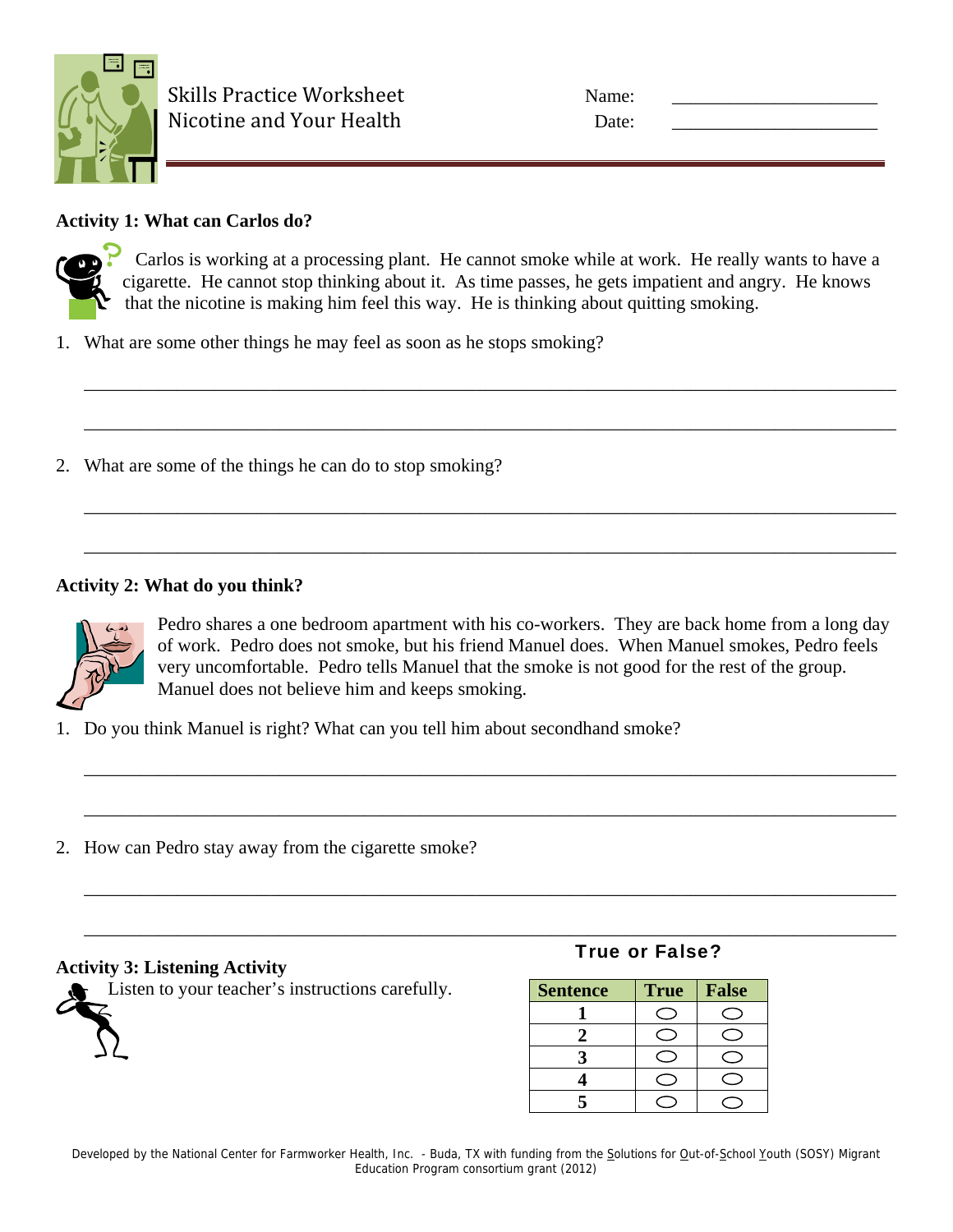| <b>Listening Activity</b><br><b>True or False?</b>                                                      |                                                                                                                                                                                                                           |  |  |  |
|---------------------------------------------------------------------------------------------------------|---------------------------------------------------------------------------------------------------------------------------------------------------------------------------------------------------------------------------|--|--|--|
| <b>Purpose:</b><br>Time:                                                                                | To practice listening comprehension<br>10 minutes                                                                                                                                                                         |  |  |  |
| 1. Tell your students that in this activity they will practice their listening<br>comprehension skills. |                                                                                                                                                                                                                           |  |  |  |
| 2. Let them know that you are going to read 5 sentences out loud.                                       |                                                                                                                                                                                                                           |  |  |  |
|                                                                                                         | 3. Let them know that after you finish reading each sentence, they need to<br>answer whether the statement is true or false by checking the appropriate<br>circle.                                                        |  |  |  |
|                                                                                                         | 4. At the end, check the student's answers to make sure they are correct. If<br>some students do not have the right answer, invite other students to<br>participate in the discussion until the information is clarified. |  |  |  |

# **True or False?**

| <b>Sentences</b>                                                                                        | True      | <b>False</b> |
|---------------------------------------------------------------------------------------------------------|-----------|--------------|
| 1) You can become addicted to cigarettes, pipes or cigars because<br>of the nicotine they have in them. |           |              |
| 2) Nicotine can only affect your lungs.                                                                 | $\subset$ |              |
| 3) If you smoke, your chances of getting cancer or a heart attack are<br>higher.                        |           |              |
| You do not breathe in toxic chemicals when you are close to<br>4)<br>people who smoke around you.       |           |              |
| 5) Nicotine can be found in tobacco leaves.                                                             |           |              |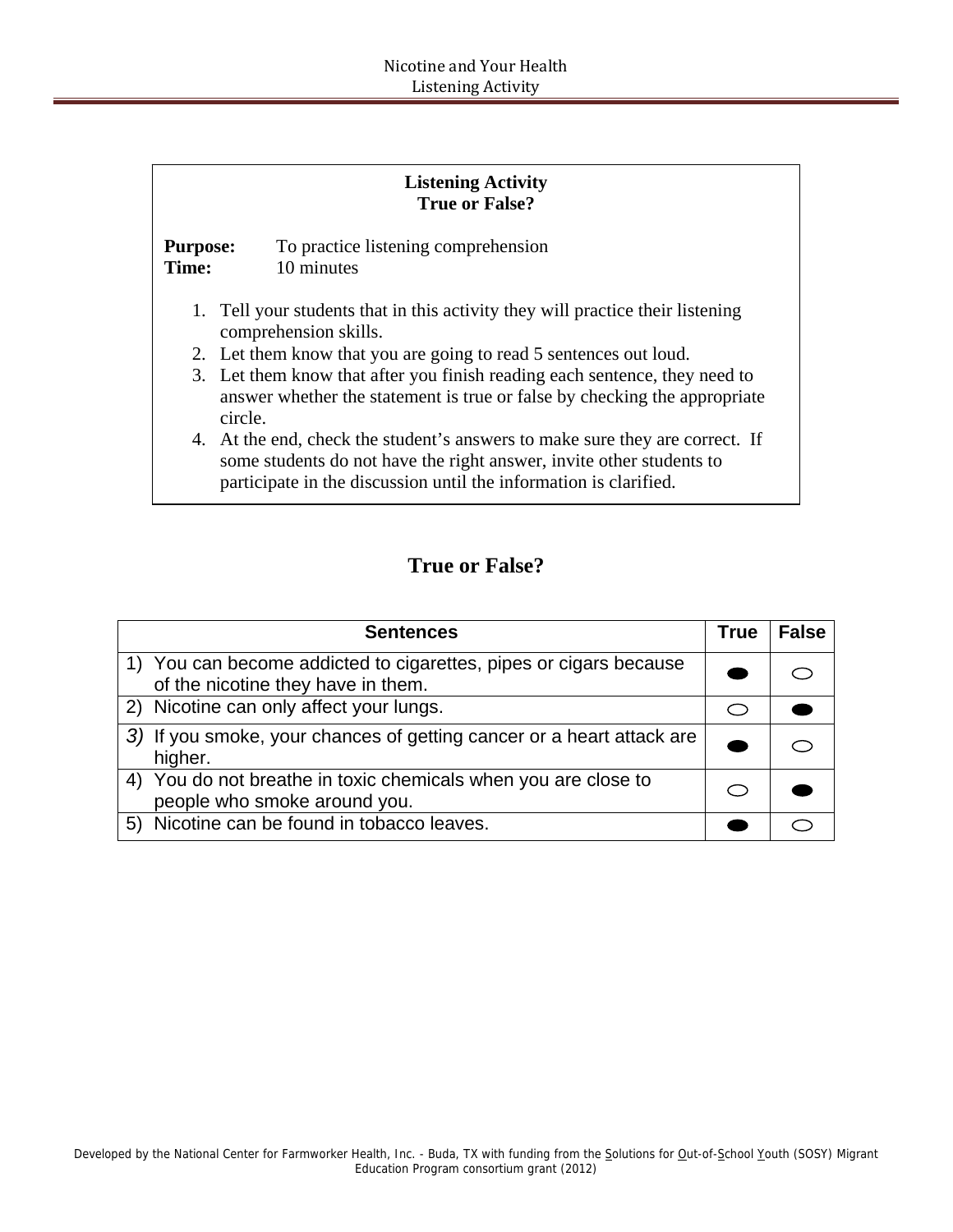

Pre-Assessment

|                                                                                                                        | Circle the correct answer.                                                     |                   |  |
|------------------------------------------------------------------------------------------------------------------------|--------------------------------------------------------------------------------|-------------------|--|
| 1. Is smoking good for your health?                                                                                    | Yes                                                                            | N <sub>0</sub>    |  |
| 2. Tobacco leaves are used in cigarettes, but which<br>of the following products are also made from<br>tobacco leaves? | a. cigars<br>b. snuff<br>c. chewing and pipe<br>tobacco<br>d. all of the above |                   |  |
| 3. If you do not smoke, how can you still get sick<br>from cigarettes?                                                 | through<br>secondhand<br>smoke                                                 | by chewing<br>gum |  |
| 4. <i>Nicotine</i> is a type of drug found in tobacco<br>leaves.                                                       | True                                                                           | False             |  |
| 5. Can harvesting wet tobacco leaves make you<br>sick?                                                                 | Yes                                                                            | N <sub>0</sub>    |  |
|                                                                                                                        | Total Correct:                                                                 |                   |  |